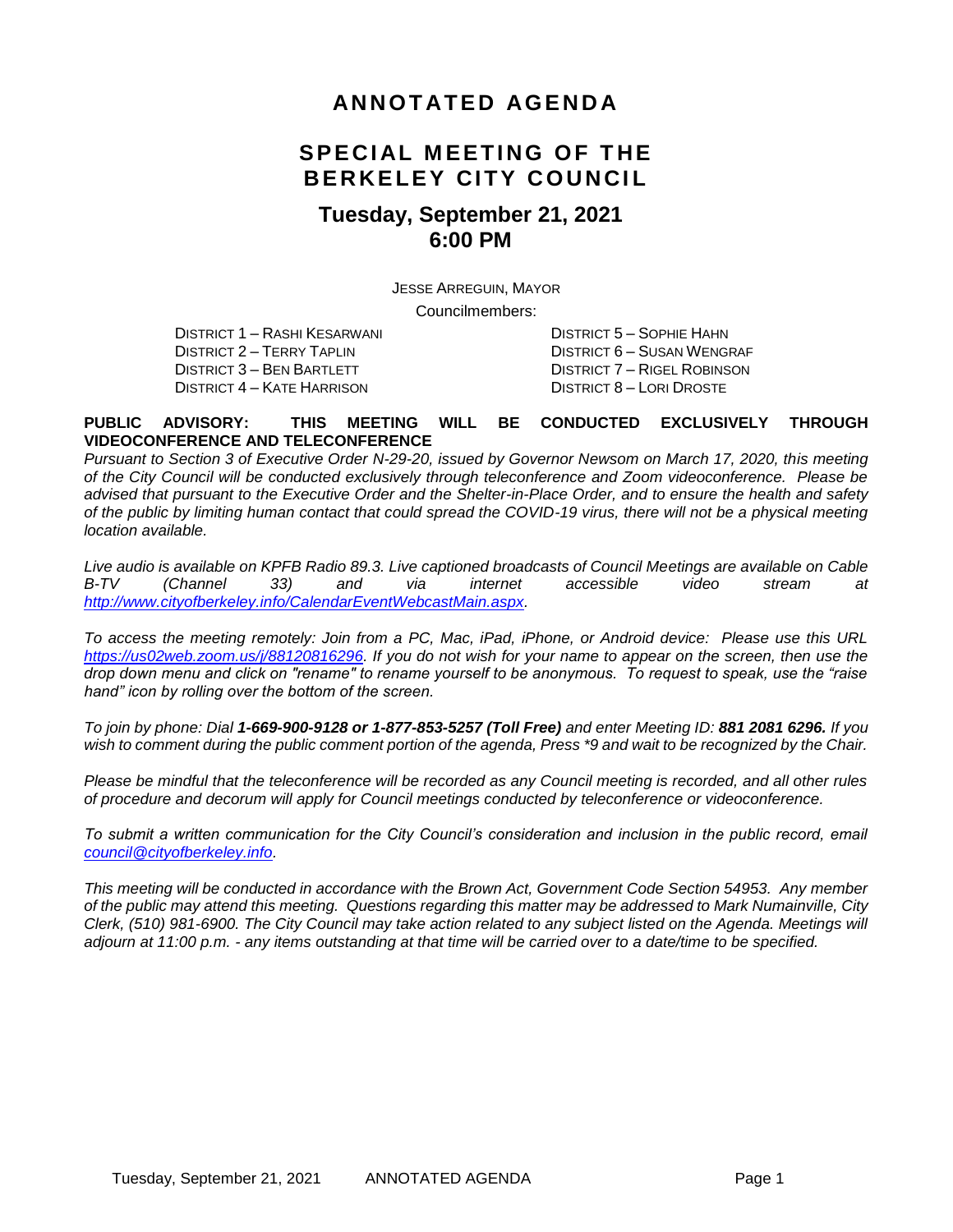### **Preliminary Matters**

**Roll Call:** 6:05 p.m. **Present:** Kesarwani, Taplin, Harrison, Hahn, Wengraf, Robinson, Droste, Arreguin **Absent:** Bartlett Councilmember Bartlett present at 6:06 p.m.

#### **Worksession**

**1. Housing Element Update From: City Manager** Contact: Jordan Klein, Planning and Development, (510) 981-7400

**Action:** Presentation made and discussion held.

#### **Public Comment - Items on this agenda only** – 22 speakers

### **Adjournment**

**Action:** M/S/C (Arreguin/Robinson) to adjourn the meeting. **Vote:** Ayes – Kesarwani, Taplin, Bartlett, Harrison, Hahn, Wengraf, Robinson, Arreguin; Noes – None; Abstain – None; Absent - Droste.

Councilmember Droste absent at 8:21 p.m.

Adjourned at 8:29 p.m.

\_\_\_\_\_\_\_\_\_\_\_\_\_\_\_\_\_\_\_\_\_\_\_\_\_\_

I hereby certify that the foregoing is a true and correct record of the city council special meeting held on September 21, 2021.

Mark Numainville City Clerk

### **Communications**

• None

### **Supplemental Communications and Reports 1**

• None